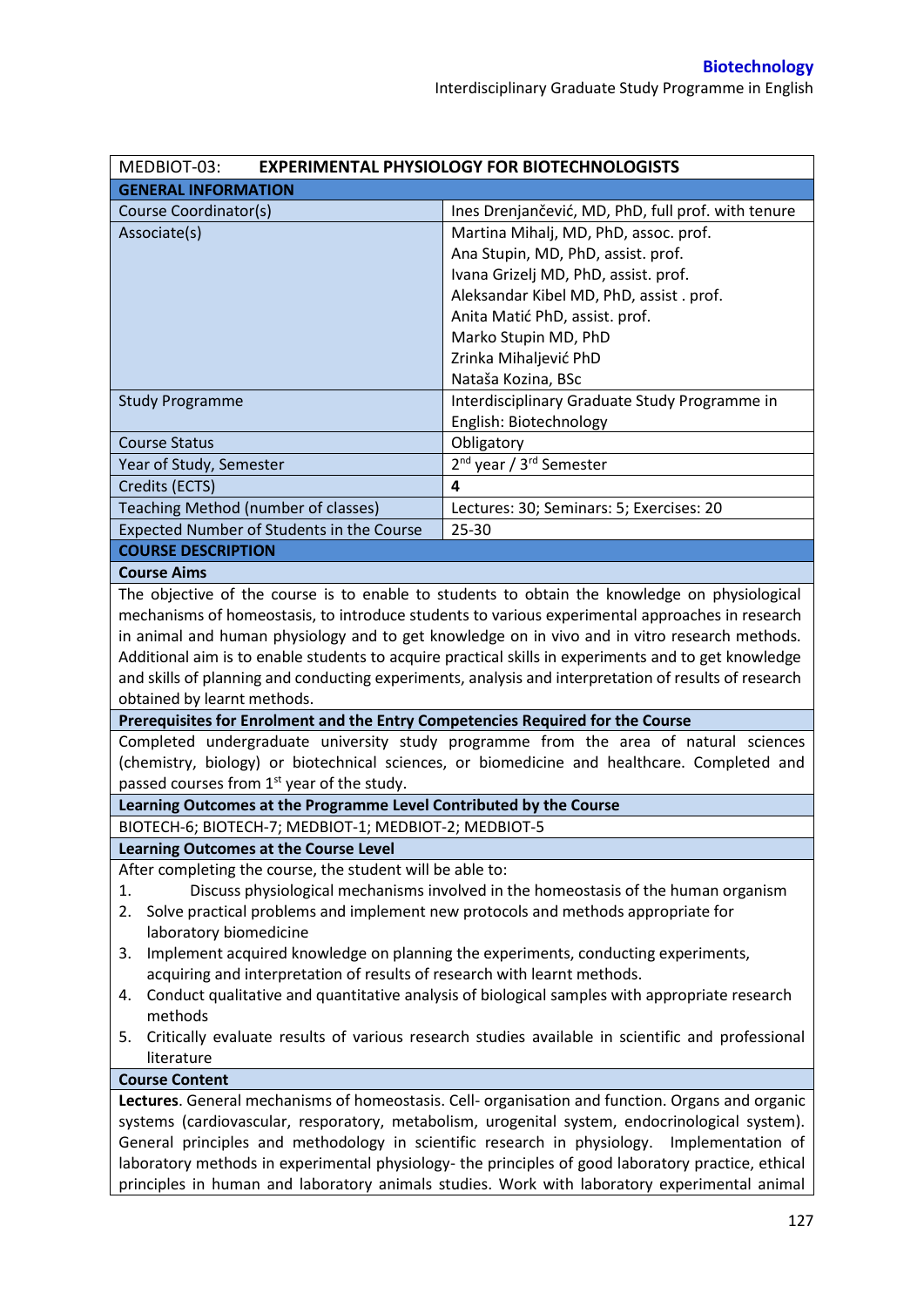Interdisciplinary Graduate Study Programme in English

models (rats, mice). Flow cytometry. Molecular methods in experimental physiology (Western blot, gene expression). Biochemical methods in experimental physiology (spectrophotometryenzyme activity, ELISA; oxidative stress measuremenes). Specific methods in cardiovascular physiology.

**Seminars.** Experimental design, data interpretation.

**Exercises.** In vitro aortic rings experiments, in vitro isolated pressurized resistance blood vessels. Laser Doppler Flowmetry (human model), flow cytometry. Protein expression analysis by Western blot, gene expression analysis with PCR.

**Teaching Methods**

Lectures; seminars; laboratory exercises

**Students' Obligations**

Attendance at all forms of classes is mandatory and the students are obligated to attend all knowledge tests. The students may be absent from 30% (full-time students) and 50% (part-time students) of each of the forms of classes, provided that the absence is justified. An exercise or a seminar which has not been completed must be made up through a midterm exam.

**Monitoring the Activity of the Students** *(Connecting Learning Outcomes, Teaching Methods, and Grading)*

| <b>Class-related</b> | <b>ECTS</b>    | <b>Learning</b> | <b>Student activity</b> | <b>Evaluation</b> | <b>Grade points</b> |      |
|----------------------|----------------|-----------------|-------------------------|-------------------|---------------------|------|
| activity             |                | outcome         |                         | method            | Min.                | Max. |
| Attending classes    |                |                 | Attendance at           | Keeping           | 0                   | 5    |
| (lectures, seminars, | 2              | $1 - 5$         | classes,                | records           |                     |      |
| exercises)           |                |                 | Seminar work            |                   |                     |      |
|                      |                |                 | Laboratory              |                   | 10                  | 20   |
|                      |                |                 | excercises              |                   | 10                  | 25   |
| Final exam           | $\overline{2}$ | $1 - 5$         | Studying for the        | Oral exam         | 30                  | 50   |
|                      |                |                 | final exam              |                   |                     |      |
| <b>Total</b>         |                |                 |                         |                   | 50                  | 100  |

*Evaluation of the written part of the final exam:*

| Percentage of correct answers (%) | Grade |
|-----------------------------------|-------|
| >95.00                            | 50    |
| 90.00-94.99                       | 47    |
| 85.00-89.99                       | 45    |
| 80.00-84.99                       | 40    |
| 75.00-79.99                       | 38    |
| 70.00-74.99                       | 35    |
| 65.00-69.99                       | 33    |
| 60.00-64.99                       | 30    |

## *Forming the final grade:*

The points granted for the final exam are added to the grade points awarded during class attendance. The grading process is conducted by absolute distribution, i.e. based on total achievements, and compared to the numerical system in the following manner:

A – Excellent (5): 90-100 grade points; B – Very Good (4): 80-89.99 grade points; C – Good (3): 65- 79.99 grade points; D – sufficient (2): 50-64.99 grade points

| Mandatory Literature (available in the library and via other media) |           |                  |  |  |
|---------------------------------------------------------------------|-----------|------------------|--|--|
| Title                                                               | Number of | Availability via |  |  |